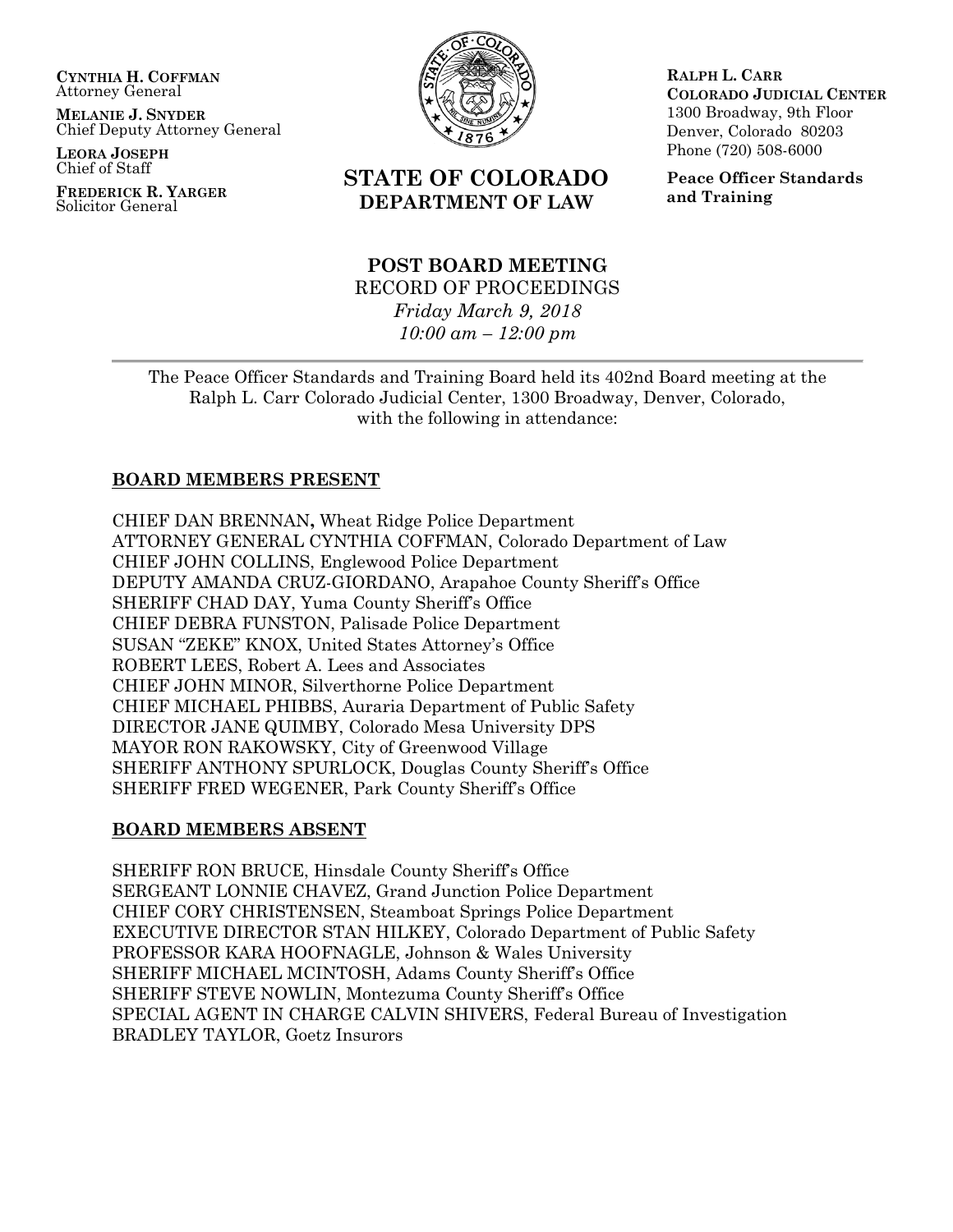# **BOARD COUNSEL**

#### STACY WORTHINGTON

#### **POST STAFF MEMBERS PRESENT**

TAMRA ARP, Compliance Coordinator ERIK BOURGERIE, Director BOB BAKER, In-Service Training Manager CAROLYN BERRY, Compliance Manager SUSAN CARTER, Training Coordinator DAN GRIFFIN, Training Coordinator KIM HERNANDEZ, Grant Specialist LORI JENCKS, Administrative Coordinator CRISTINE MACK, Investigator JOE PICCINETTI, Administrative Assistant JARED TORSNEY, Marijuana Training Specialist

### **MEMBERS OF THE PUBLIC IN ATTENDANCE**

AGENT IVAN BEERS, Lakewood Police Department DIRECTOR MINER BLACKFORD, Otero Junior College LETA DIRECTOR MIKE CARTER, Community College of Aurora LETA DEPUTY MARK DAHLSTEN, Park County Sheriff's Office KEVIN FARRINGTON, Federal Bureau of Investigations SERGEANT TIMOTHY JUNGCLAUS, Adams County Sheriff's Office DEPUTY ED KAFEL, El Paso County Sheriff's Office GREG LAPOINT, GBI Titles CAPTAIN DEAN PAXTON, Colorado State Patrol MASTER SERGEANT ROBERT RABSON, Loveland Police Department COMMANDER KARL SMALLEY, Adams County Sheriff's Office JANICE WORTHEM, Colorado State Patrol

1. **Welcome** Attorney General Cynthia Coffman

- 2. **Pledge of Allegiance**
- 3. **Introduction of Marijuana** Director Erik Bourgerie **Training Specialist Jared Torsney**
- 4. **Introduction of Board Members, SME Members, Staff and Guests**
- 

5. **Roll Call** Director Erik Bourgerie

*Declaration of a quorum (13)*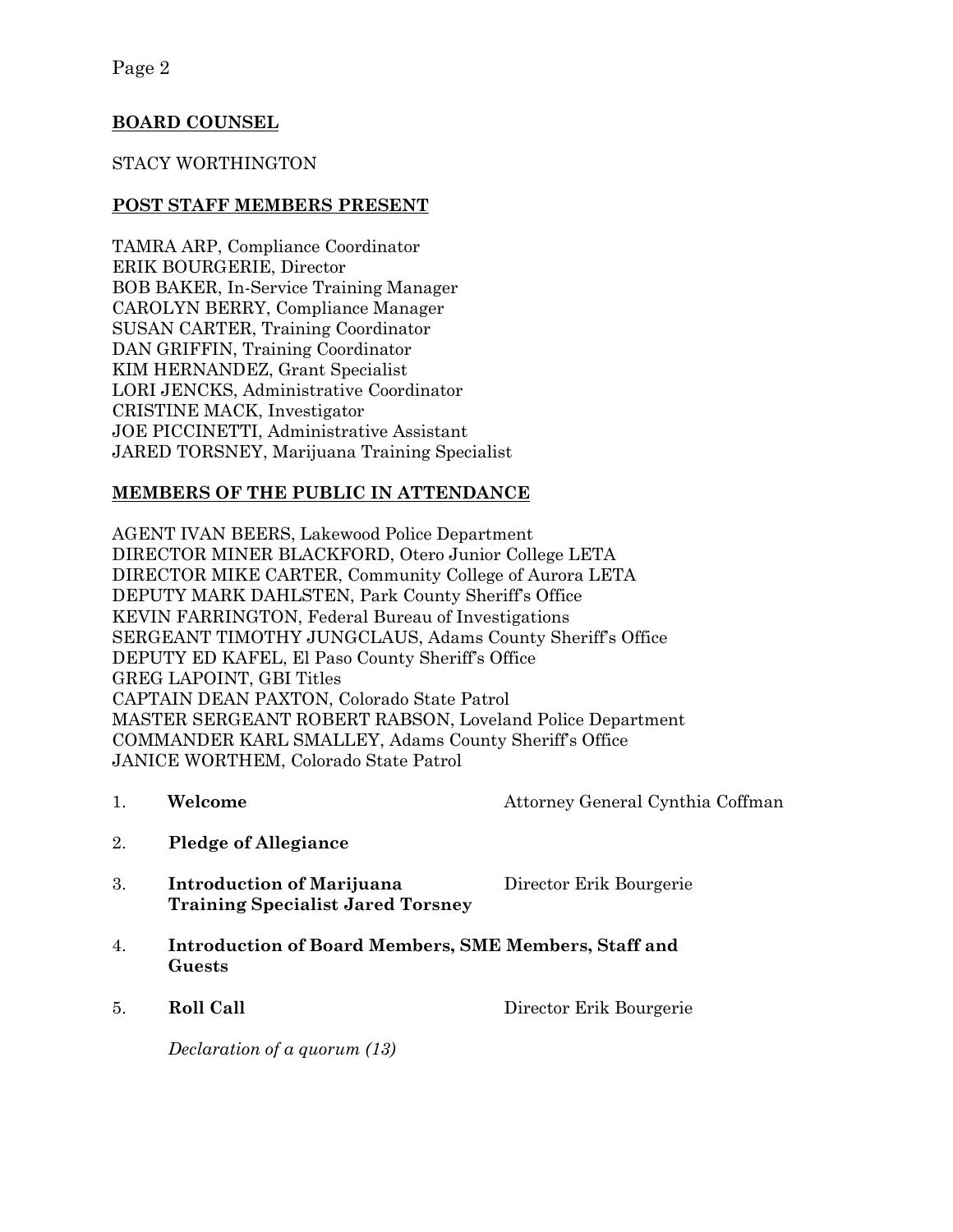# 6. **Subject Matter Expert Committee Reports**

A. Arrest Control Agent Ike Beers, Chair

The revised Arrest Control section of the Skills Proficiency Manual was presented, with acknowledgement that the grade sheets formatting will be revised shortly.

*Motion to approve by Chief Brennan. Approved unanimously.*

The committee is considering issues regarding Krav Maga, which is not recognized as an academy discipline. By the end of the year the committee would like to establish a process by which hybrid or other disciplines, such as Krav Maga, can be vetted and approved to be utilized in an academy setting and recognized by the state. The committee stresses that it approves programs, not specific disciplines, and that the standards of the academy programs will not change. Krav Maga is the discipline being discussed at this time, but establishing a procedure that could be used for other disciplines or hybrid disciplines in the future is the goal.

An application was submitted and was not approved for a civilian committee member. The applicant did not meet the preferred qualification for five years law enforcement experience, and is a full skills instructors in Krav Maga, which is not an approved discipline. The committee will be discussing options for civilian applicants and the preferred qualifications.

B. Curriculum Sergeant Timothy Jungclaus, Member

The committee reviewed the Reserve Academic Training Program final draft. No final votes were possible as a quorum was not present. The Curriculum Bibliography is being revised and Vehicle Contacts and Major Case Considerations were reviewed.

The committee discussed issues with the incoming academy recruits, as many have difficulty with decision making and setting goals. The committee is working on possible solutions to teach these skills in regard to the situations they will face as law enforcement officers. They will present possible solutions and further information at subsequent meetings.

C. Firearms Deputy Ed Kafel, Chair

A report was received yesterday afternoon that a cadet at AIMS Community College Academy, prior to firearms training at Adams County Flatrock facility, shot himself in the ankle. He violated the four safety rules. The investigation into the incident is ongoing, and the cadet will be fine. POST was advised of the incident at the time.

New member Sven Bonnelycke of Park County SO received tentative approval, pending his appearance before the Board.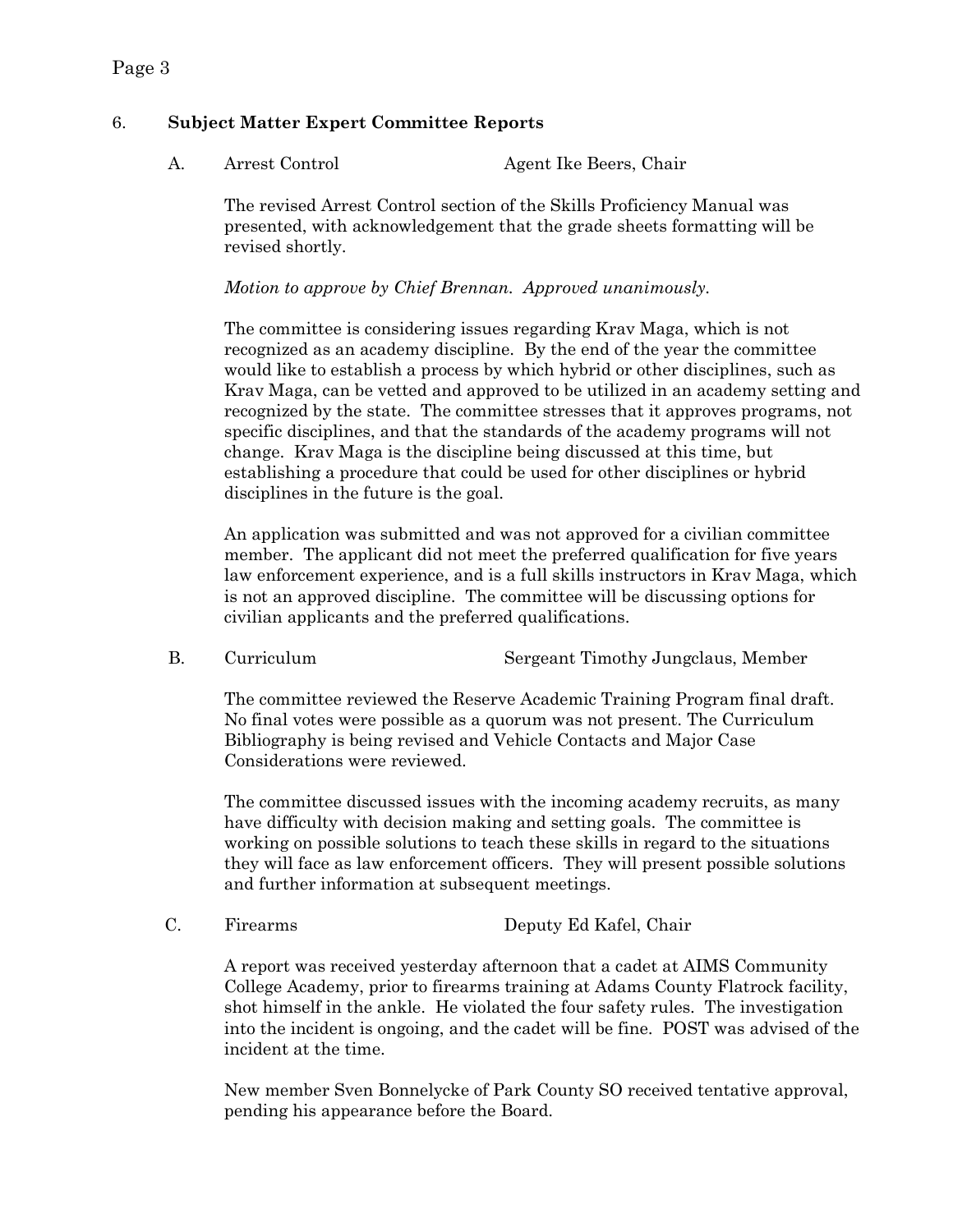The revisions to the Firearms Training Program and the Handgun Instructor Program are completed, adding 8 hours to the Firearms program, and reallocating hours to increase Decisional Shooting and Tactical Situations to 16 hours. Academy Directors have been kept advised and the program was presented to them at the October 2017 Academy Directors' meeting. There have been no reservations expressed. The programs' proposed effective date is January 1, 2019.

*Motion to approve the Firearms Training Program by Sheriff Day. Approved unanimously.*

*Motion to approve the Handgun Instructor Program by Sheriff Day. Approved unanimously.* 

D. Law Enforcement Driving Cmdr. Karl Smalley, Chair

All members were present. New member Officer Max Bowen of Rifle Police Department was approved. Vice Chair Al Padilla has stepped down and will remain on the committee as a member. Captain Dean Paxton of Colorado State Patrol was approved as the new Vice Chair. Three new site safety plans were reviewed and approved for Adams County, CSPD and Trinidad State Junior College. Four new full instructors were approved. There are no inspections presently scheduled.

| <b>Approval of POST Minutes</b> | Attorney General Cynthia Coffman |
|---------------------------------|----------------------------------|
| from December 1, 2017           |                                  |

*Motion to approve by Sheriff Day. Approved unanimously.*

| <b>Formal Rulemaking Hearing</b> | Attorney General Cynthia Coffman   |
|----------------------------------|------------------------------------|
|                                  | Board Counsel Stefanie Worthington |
|                                  | Director Erik Bourgerie            |

The formal Rulemaking hearing was called to order at 10:39 am. Director Bourgerie summarized the rule changes. There was no written comment, and no individuals signed up to speak regarding rules. There were no comments or questions from the Board on any proposed rules.

*Motion to approve Rule 1 by Chief Brennan. Approved unanimously. Motion to approve Rule 8 by Sheriff Spurlock. Approved unanimously. Motion to approve Rule 9 by Chief Collins. Approved unanimously. Motion to approve Rule 11 by Chief Minor. Approved unanimously. Motion to approve Rule 15 by Chief Collins. Approved unanimously. Motion to approve Rule 16 by Sheriff Day. Approved unanimously. Motion to approve Rule 21 by Sheriff Spurlock. Approved unanimously. Motion to approve Rule 24 by Sheriff Spurlock. Approved unanimously. Motion to approve Rule 28 by Chief Brennan. Approved unanimously.*

The Rulemaking hearing was concluded at 10:51 am.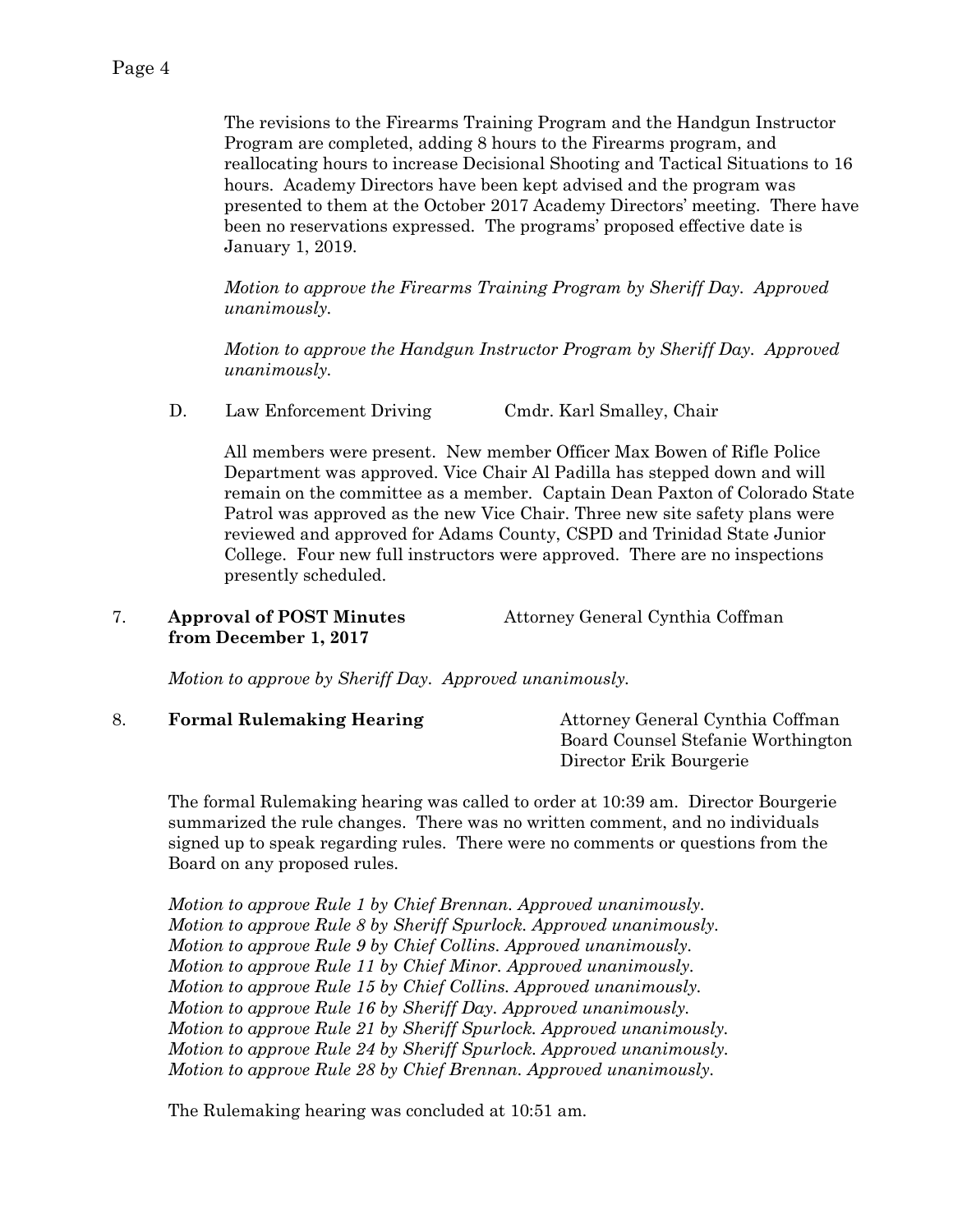# 9. **Peace Officer Certification Revocation** Director Erik Bourgerie **Actions**

#### **POST Rule 9 - Revocation of Peace Officer Certifications – Felony**

**Convictions:** § 24-31-305, C.R.S.(2)(a) A Colorado peace officer certification issued pursuant to subsection (1) or (1.3) of this section or 24-31-308 shall be suspended or revoked by the POST Board if the certificate holder has been convicted of a felony, or has been convicted on or after July 1, 2001, of any misdemeanor described in subsection  $(1.5)$  of § 24-31-30 C.R.S., or has otherwise failed to meet the certification requirements established by the Board. For purposes of this rule, the term 'conviction' includes any deferred judgments or deferred sentences imposed by a court.

1. No. F17-12, Herbert Stephen Few, Certification B2269-9454 (PID 2269-9454). On October 18, 2017, Respondent was convicted of one count of Public Servant-Attempt to Influence §18-8-306 CRS, a Class 4 Felony. The Respondent was employed as a peace officer on the date of the offense (Date of Offense: November 16, 2016, Elbert county Sheriff's Office, Date of Separation November 21, 2016). The Respondent has failed to comply with POST Show Cause Order No. F17-12 by failing to appear at the scheduled Show Cause Hearing on December 15, 2017. Director Bourgerie recommends revocation of Herbert Stephen Few's Colorado Peace Officer Certification B2269-9454 (PID 2269- 9454).

*Motion to revoke by Sheriff Day. Approved unanimously.* 

2. No. F17-13, Samuel Owensby, Certification R2654 & B18155 (PID 135871). On October 30, 2017, Respondent was convicted of one count of Sexual Exploitation/child possession with intent §18-6-403(3)(c) CRS, a Class 3 Felony. The Respondent was not employed as a peace officer on the date of the offense (Date of Offense: December 12, 2016). The Respondent has failed to comply with POST Show Cause Order No.F17-13 by failing to appear at the scheduled Show Cause Hearing on December 15, 2017. Director Bourgerie recommends revocation of Samuel Owensby's Colorado Peace Officer Certification R264 & B18155 (PID 135871).

*Motion to revoke by Sheriff Wegener. Approved unanimously.* 

3. No. F17-14, Matthew David Clark, Certification B2295 (PID 126388). On October 12, 2017, Respondent was convicted of one count of Felony Menacingreal/simulated weapon §18-3-206(1)(a)(b) CRS, a Class 5 Felony. The Respondent was not employed as a peace officer on the date of the offense (Date of Offense: June 26, 2016). The Respondent has failed to comply with POST Show Cause Order No.F17-14 by failing to appear at the scheduled Show Cause Hearing on January 3, 2018. Director Bourgerie recommends revocation of Matthew David Clark's Colorado Peace Officer Certification B2295 (PID 126388).

*Motion to revoke by Mr. Lees. Approved unanimously.*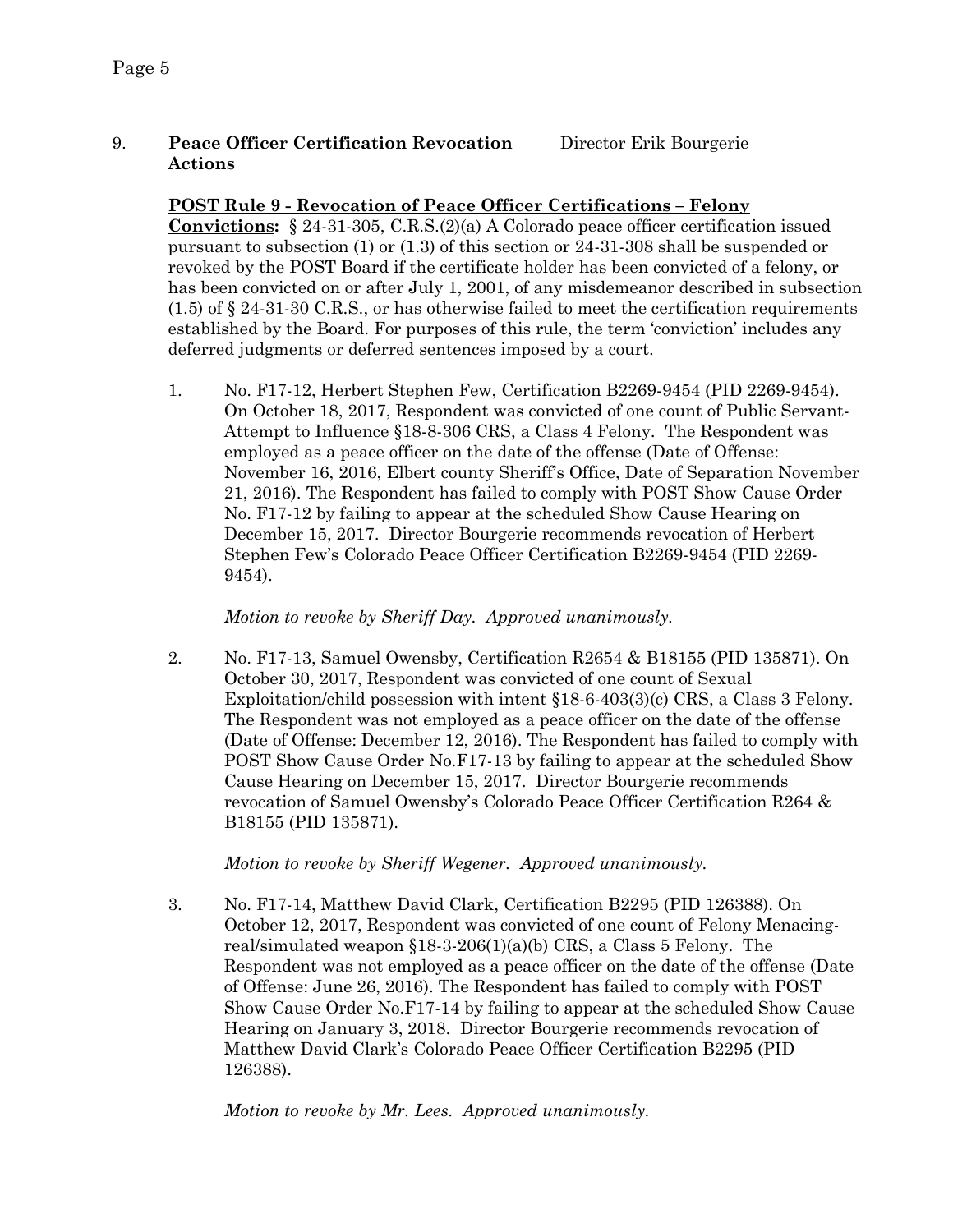4. No. F17-15, Michael Robert Leake, Certification B4941 (PID 118909). On December 1, 2017, Respondent was convicted of one count of Theft/series - \$1,000-\$20,000 §18-4-401(1)(4) CRS, a Class 4 Felony and one count of Pawnbroker-false info by seller §12-56-103(1) and 12-56-104(5) CRS, a Class 6 Felony. The Respondent was employed as a peace officer on the date of the offense (Date of Offense: December 17, 2012, Leadville Police Department, Date of Separation December 22, 2015). The Respondent has failed to comply with POST Show Cause Order No.F17-15 by failing to appear at the scheduled Show Cause Hearing on January 17, 2018. Director Bourgerie recommends revocation of Michael Robert Leake's Colorado Peace Officer Certification B4941 (PID 118909).

*Motion to revoke by Sheriff Wegener. Approved unanimously.* 

**POST Rule 9 - Revocation of Peace Officer Certifications – Misdemeanor Convictions:** § 24-31-305, C.R.S.(2)(a) A Colorado peace officer certification issued pursuant to subsection (1) or (1.3) of this section or 24-31-308 shall be suspended or revoked by the POST Board if the certificate holder has been convicted of a felony at any time, or has been convicted on or after July 1, 2001, of any misdemeanor described in subsection (1.5) of § 24-31-305 C.R.S., or has otherwise failed to meet the certification requirements established by the Board. For purposes of this rule, the term 'conviction' includes any deferred judgments or deferred sentences imposed by a court. Revocation of peace officer certificates based upon conviction(s) of misdemeanor crimes are recognized in  $\S$  24-31-305(1.5) (b) thru (h), C.R.S.

1. No. M17-07, Megan Feebeck, Certification B17746 (PID 138564). On October 6, 2017, Respondent was convicted of one count of abuse of Public records-false entry §18-8-114(1)(a) CRS, a Class 1 Misdemeanor. The respondent was employed as a peace officer on the date of the offense (Date of Offense: January 17, 2016, Englewood Police Department, separated July 28, 2016). The Respondent has failed to comply with POST Show Cause Order No. M17-07 by failing to appear at the scheduled Show Cause Hearing on December 22, 2017. Director Bourgerie recommends revocation of Megan Feebeck's Colorado Peace Officer Certification B17746 (PID 138564).

*Chief John Collins recused himself. Motion to revoke by Chief Brennan. Approved unanimously.* 

2. No. M17-08, Deandrea Lynn Vargas, Certification B2045 (PID 105877). On October 30, 2017, Respondent was convicted of one count of Assault 3- Know/reckless cause injury §18-3-204(1)(a) CRS, a Class 1 Misdemeanor. The respondent was not employed as a peace officer on the date of the offense (Date of Offense: November 13, 2016). The Respondent has failed to comply with POST Show Cause Order No. M17-08 by failing to appear at the scheduled Show Cause Hearing on December 22, 2017. Director Bourgerie recommends revocation of Deandrea Lynn Vargas' Colorado Peace Officer Certification B2045 (PID 105877).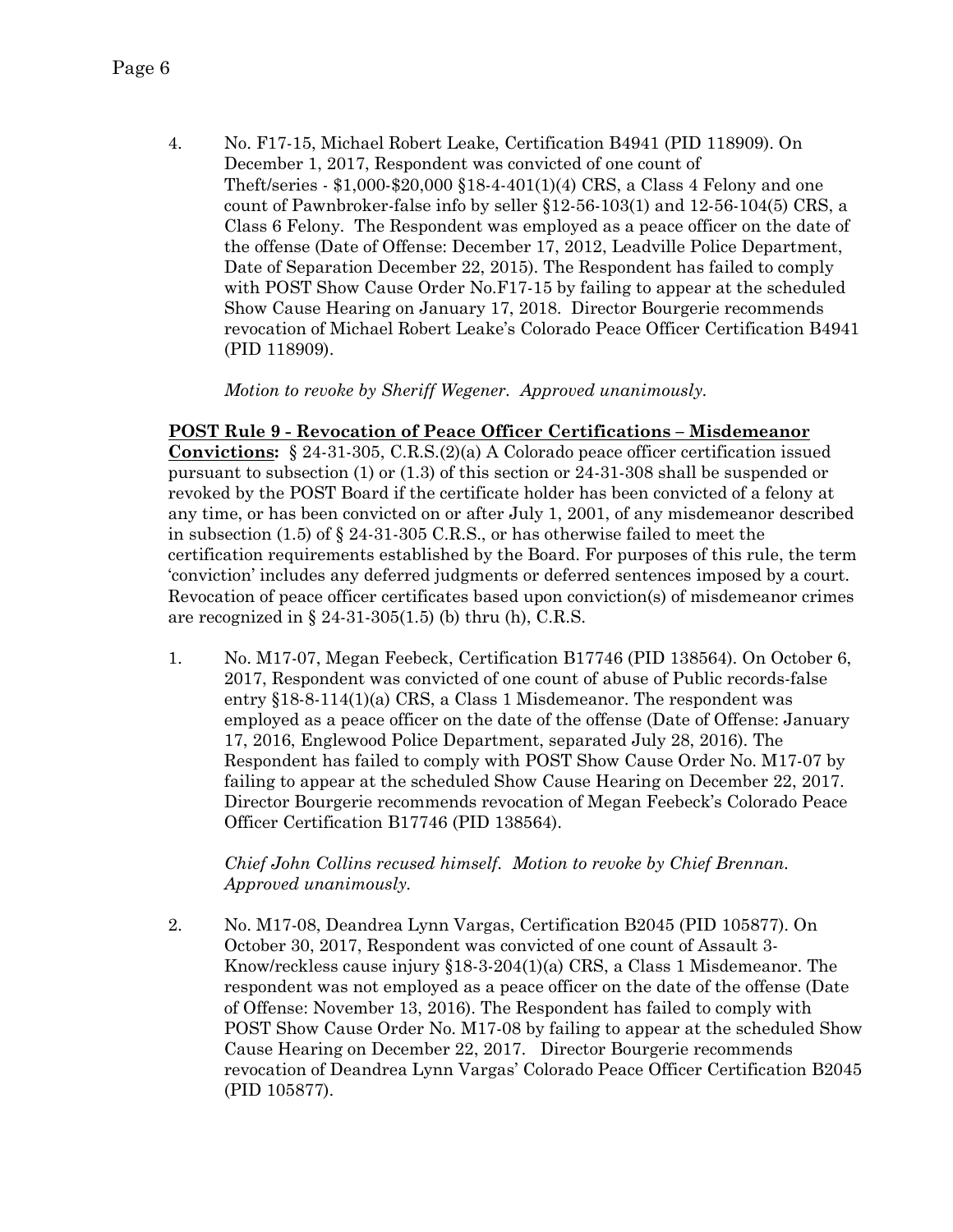#### *Motion to revoke by Sheriff Wegener. Approved.*

3. No. M17-09, John Michael Reinhart Certification B7328-4106 (PID 7328-4106). On October 16, 2017, Respondent was convicted of two count of Sexual Contactvictim in custody  $\S18-3-404(1)$  (F) CRS, a Class 1 Misdemeanor. The respondent was employed as a peace officer on the date of the offense (Date of Offense: September 21, 2015, Commerce City Police Department, separated March 11, 2016). The Respondent has failed to comply with POST Show Cause Order No. M17-09 by failing to appear at the scheduled Show Cause Hearing on January 3, 2018. Director Bourgerie recommends revocation of Michael Reinhart's Colorado Peace Officer Certification B7328-4106 (PID 7328-4106).

*Motion to revoke by Sheriff Spurlock. Approved unanimously.* 

4. No. M17-10, Frederick Clerk, Certification B14412 (PID 122195). On August 31, 2005, Respondent was convicted of one count of Official misconduct§18-8-404 CRS, a Class 2 Misdemeanor. The respondent was employed as a peace officer on the date of the offense (Date of Offense: February 1, 2005, Broomfield Police Department, separated August 9, 2005). The Respondent has failed to comply with POST Show Cause Order No. M17-10 by failing to appear at the scheduled Show Cause Hearing on January 15, 2018. Director Bourgerie recommends revocation of Frederick Clerk's Colorado Peace Officer Certification B14412 (PID 122195).

*Motion to revoke by Chief Brennan. Approved unanimously.* 

#### 10. **Rule 28 Final Report 2017** Bob Baker

Training Services Manager

At the end of the reporting period there were 44 officers (.5%) out of compliance, 35 of which were from one agency. There were seven agencies out of compliance. Late entries of training by agencies continues to be an issue. Many agencies wait until December to enter training. Some agencies are still having difficulty getting adequate training for their reserve officers. PoliceOne helped a great deal in making training available to more officers. Over 39,000 entries were approved in the POST portal, approximately 10,000 more than last year. Mr. Baker will email the number of hours/officers who utilized PoliceOne training last year to the Board.

The Board discussed whether the number of reserve officers has decreased due to the training requirements, and whether those requirements are too onerous for reserve officers. Most reserves have other employment.

#### 11. **Colorado Rangers Appeal** Director Erik Bourgerie

The appeal was withdrawn by Board member Robert Lees, on behalf of the Colorado Rangers. Mr. Lees is the general counsel for the Colorado Rangers. He expressed the difficulty for potential reserve officers to attend the reserve academy, and believes that if an individual already has the training for a skill, and may even be an instructor, that they should not need to repeat that training in order to complete the reserve academy. At this time, regardless of prior training, if an individual goes through an academy,